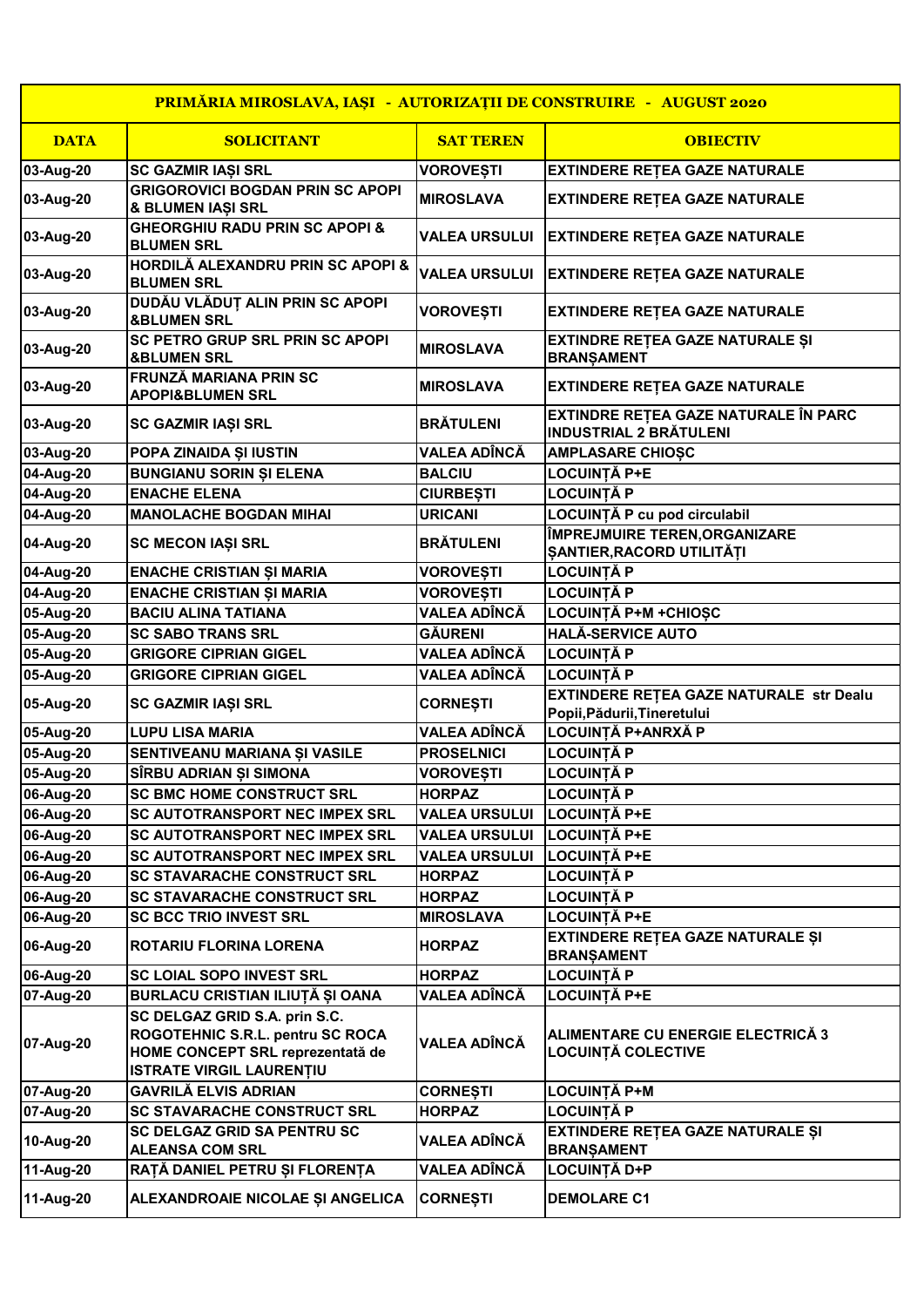| 11-Aug-20 | ALEXANDROAIE NICOLAE ȘI ANGELICA                                      | <b>CORNESTI</b>      | INTRARE ÎN LEGALITATE 2 LOCUINȚE P ȘI P+M             |
|-----------|-----------------------------------------------------------------------|----------------------|-------------------------------------------------------|
| 11-Aug-20 | MERTICARU VASILE ȘI OANA IULIANA                                      | <b>VOROVESTI</b>     | ANEXĂ GOSPODĂREASCĂ                                   |
| 11-Aug-20 | <b>ACOSTĂCHIOAEI VASILICA,</b><br><b>ACOSTĂCHIOAEI ELENA</b>          | <b>BALCIU</b>        | <b>EXTINDERE LOCUINȚĂ P</b>                           |
| 11-Aug-20 | <b>SC BCC TRIO INVEST SRL</b>                                         | <b>MIROSLAVA</b>     | <b>LOCUINȚĂ DUPLEX P+E</b>                            |
| 11-Aug-20 | <b>SC BCC TRIO INVEST SRL</b>                                         | <b>MIROSLAVA</b>     | <b>LOCUINȚĂ DUPLEX P+E</b>                            |
| 11-Aug-20 | <b>SC BCC TRIO INVEST SRL</b>                                         | <b>MIROSLAVA</b>     | LOCUINȚĂ DUPLEX P+E                                   |
| 11-Aug-20 | <b>SC BCC TRIO INVEST SRL</b>                                         | <b>MIROSLAVA</b>     | LOCUINȚĂ DUPLEX P+E                                   |
| 12-Aug-20 | <b>SC WOSPAL SRL</b>                                                  | <b>BALCIU</b>        | LOCUINȚĂ DUPLEX D+P+M                                 |
| 12-Aug-20 | ANDRONIC AUREL ȘI MARIA                                               | <b>MIROSLAVA</b>     | <b>LOCUINTĂ P</b>                                     |
| 12-Aug-20 | ZOTA VIOREL VASILE ȘI CRISTINA                                        | <b>VALEA ADÎNCĂ</b>  | LOCUINȚĂ D+P+E                                        |
| 12-Aug-20 | <b>EPURE RADU ISIDOR</b>                                              | <b>MIROSLAVA</b>     | LOCUINȚĂ Dp+P                                         |
| 12-Aug-20 | CALINCIUC GHEORGHIȚĂ ȘI IRINA                                         | <b>DANCAŞ</b>        | LOCUINȚĂ P și anexă beci + parter                     |
| 12-Aug-20 | <b>MOISE CRISTINEL ȘI MARIA CRISTINA</b>                              | <b>VALEA ADÎNCĂ</b>  | <b>LOCUINȚĂ P+E</b>                                   |
| 13-Aug-20 | TĂCUȚANU NICUȘOR ȘI ERNA ELENA                                        | <b>HORPAZ</b>        | LOCUINTĂ P+M                                          |
| 13-Aug-20 | <b>ALEXA VASILE</b>                                                   | <b>GÄURENI</b>       | LOCUINȚĂ P+M                                          |
| 13-Aug-20 | LĂTESCU NECULAI ȘI MARIA                                              | <b>VOROVEȘTI</b>     | LOCUINȚĂ P+M                                          |
| 13-Aug-20 | ZABULICĂ SILVIA ȘI GHIORGHE                                           | <b>VOROVEȘTI</b>     | LOCUINȚĂ P+M                                          |
| 13-Aug-20 | <b>STÅNESCU IONEL</b>                                                 | <b>HORPAZ</b>        | LOCUINȚĂ DUPLEX P+E                                   |
| 14-Aug-20 | COMUNA MIROSLAVA prin primar NIȚĂ                                     | <b>CORNEȘTI</b>      | DEMOLARE CORP C3 ȘI C4 ȘCOALA DIMITRIE                |
|           | <b>DAN</b>                                                            |                      | <b>ANGHEL</b>                                         |
| 14-Aug-20 | <b>GRIGORAȘ MARIAN ȘI IONELA</b>                                      | <b>MIROSLAVA</b>     | <b>LOCUINȚĂ P+E</b>                                   |
| 14-Aug-20 | CREȚU DUMITRU ȘI LARISA CĂTĂLINA                                      | <b>VALEA URSULUI</b> | <b>LOCUINȚĂ P+E</b>                                   |
| 14-Aug-20 | CAMER MARIUS EDUARD ȘI IONELA<br><b>LIVIA</b>                         | <b>CIURBEȘTI</b>     | ANEXĂ GOSPODĂREASCĂ                                   |
| 14-Aug-20 | DOROBANȚU GEORGE ȘI MIHAELA<br><b>CRISTINA</b>                        | <b>VALEA URSULUI</b> | LOCUINȚĂ P+E                                          |
| 14-Aug-20 | <b>BUNGIANU SORIN ȘI ELENA</b>                                        | <b>BALCIU</b>        | LOCUINȚĂ P+E                                          |
| 14-Aug-20 | SC GAZMIR IAȘI SRL                                                    | <b>CIURBEȘTI</b>     | <b>EXTINDERE RETEA GAZE NATURALE</b>                  |
| 14-Aug-20 | ZOTA DRAGOȘ VICTOR PRIN SC<br><b>APOPI&amp;BLUMEN SRL</b>             | <b>CIURBEȘTI</b>     | <b>EXTINDERE RETEA GAZE NATURALE</b>                  |
| 14-Aug-20 | COBZARIU ANETA ȘI NECULAI PRIN SC<br><b>MAG CONSTRUCT COMPANY SRL</b> | <b>VALEA ADÎNCĂ</b>  | EXTINDERE REȚEA GAZE NATURALE ȘI<br><b>BRANŞAMENT</b> |
| 17-Aug-20 | LUPU DANIEL ȘI ANA MARIA                                              | <b>VALEA ADÎNCĂ</b>  | <b>LOCUINȚĂ P+E</b>                                   |
| 17-Aug-20 | HOTOLEANU ALEXANDRU-CRISTINEL ȘI<br><b>ADINA GEORGETA</b>             | <b>HORPAZ</b>        | <b>LOCUINȚĂ P+E</b>                                   |
| 17-Aug-20 | <b>SC CSORIN 24 SRL</b>                                               | <b>MIROSLAVA</b>     | LOCUINȚĂ P+E                                          |
|           | SC DELGAZ GRID SA PRIN SC ENERGO-                                     |                      |                                                       |
| 17-Aug-20 | <b>DESIGN SRL</b>                                                     | <b>VOROVEȘTI</b>     | EXTINDERE REȚEA ELECTRICĂ JT+MT                       |
| 17-Aug-20 | VICOL MIHAI PRIN SC GAZMIR IAȘI SRL                                   | <b>CIURBEȘTI</b>     | <b>BRANŞAMENT GAZE NATURALE</b>                       |
| 17-Aug-20 | SC DELGAZ GRID SA PENTRU SC<br><b>INTERMAG SRL</b>                    | VALEA ADÎNCĂ         | ALIMENTARE CU ENERGIE ELECTRICĂ<br><b>SUPERMARKET</b> |
| 18-Aug-20 | <b>CUCUTEANU DAMIAN ȘI SILVIA</b>                                     | <b>VALEA ADÎNCĂ</b>  | LOCUINȚĂ P+M                                          |
| 18-Aug-20 | <b>DIACONU IULIAN CIPRIAN</b>                                         | <b>CIURBEȘTI</b>     | LOCUINȚĂ P                                            |
| 18-Aug-20 | <b>DIACONU IULIAN CIPRIAN</b>                                         | <b>CIURBEȘTI</b>     | LOCUINȚĂ P                                            |
| 18-Aug-20 | BĂLUȚĂ NICOLETA DANIELA ȘI<br><b>CONSTANTIN TONI</b>                  | GĂURENI              | LOCUINȚĂ P+M                                          |
| 18-Aug-20 | MEAUCĂ ALEXANDRA - ANDREEA                                            | <b>CORNEȘTI</b>      | LOCUINȚĂ P+M                                          |
| 18-Aug-20 | SC BCI APARTAMRNTE SRL ȘI SC BCI<br><b>INVEST SRL</b>                 | <b>VOROVEȘTI</b>     | LOCUINȚĂ P                                            |
| 18-Aug-20 | SC BCI APARTAMRNTE SRL ȘI SC BCI<br><b>INVEST SRL</b>                 | <b>VOROVEȘTI</b>     | LOCUINȚĂ P                                            |
| 18-Aug-20 | SC BCI APARTAMRNTE SRL ȘI SC BCI<br><b>INVEST SRL</b>                 | <b>VOROVEȘTI</b>     | <b>LOCUINȚĂ P</b>                                     |
| 18-Aug-20 | SPULBER CRISTINA IONELA ȘI<br><b>CONSTANTIN</b>                       | VALEA ADÎNCĂ         | <b>LOCUINȚĂ P</b>                                     |
| 18-Aug-20 | LUPU MARIUS CĂTĂLIN ȘI BIANCA                                         | <b>VALEA URSULUI</b> | <b>LOCUINȚĂ P+E</b>                                   |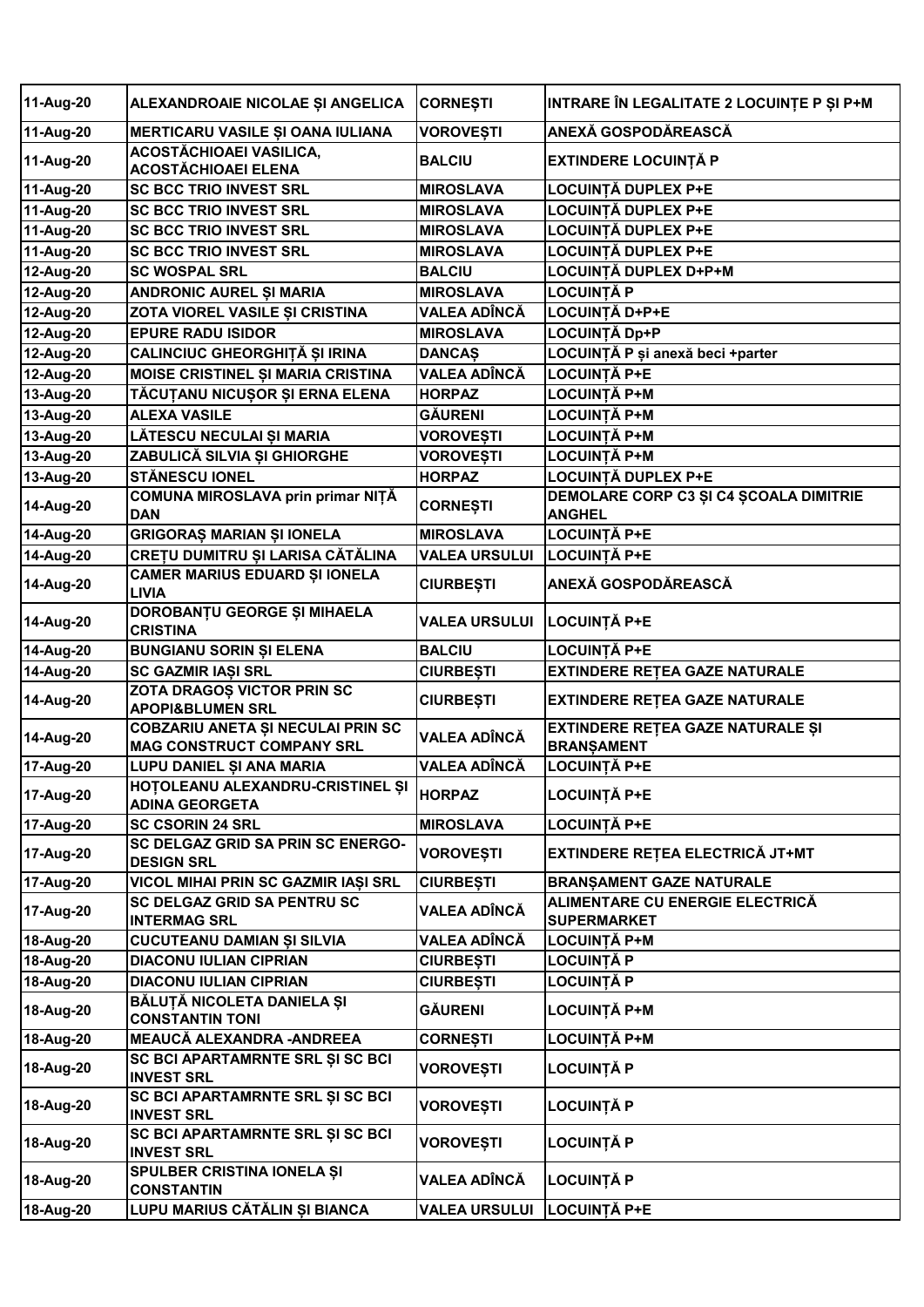| 18-Aug-20 | <b>DAVIDESCU MARIA PRIN SC GAZMIR</b><br><b>IASI SRL</b>                             | <b>MIROSLAVA</b>     | <b>BRANŞAMENT GAZE NATURALE</b>                      |
|-----------|--------------------------------------------------------------------------------------|----------------------|------------------------------------------------------|
| 18-Aug-20 | LATES PETRU CIPRIAN PRIN SC GAZMIR<br><b>IAȘI SRL</b>                                | <b>MIROSLAVA</b>     | <b>BRANŞAMENT GAZE NATURALE</b>                      |
| 18-Aug-20 | <b>LEONTE ROXANA BIANCA PRIN SC</b><br><b>GAZMIR IAȘI SRL</b>                        | <b>VALEA URSULUI</b> | <b>BRANŞAMENT GAZE NATURALE</b>                      |
| 18-Aug-20 | ALBU NICOLAE PRIN SC GAZMIR IAȘI<br><b>SRL</b>                                       | <b>DANCAŞ</b>        | <b>BRANŞAMENT GAZE NATURALE</b>                      |
| 18-Aug-20 | TUDOSE CRISTIAN PRIN SC GAZMIR IAȘI<br><b>SRL</b>                                    | <b>VOROVEȘTI</b>     | <b>BRANŞAMENT GAZE NATURALE</b>                      |
| 18-Aug-20 | APETREI VASILE PRIN SC GAZMIR IAȘI<br><b>SRL</b>                                     | <b>CIURBEȘTI</b>     | <b>BRANŞAMENT GAZE NATURALE</b>                      |
| 18-Aug-20 | MUNTEANU ADRIAN GABRIEL PRIN SC<br>GAZMIR IAŞI SRL                                   | <b>MIROSLAVA</b>     | <b>BRANŞAMENT GAZE NATURALE</b>                      |
| 19-Aug-20 | POPA DORINA ȘI IULIAN                                                                | VOROVEȘTI            | LOCUINȚĂ P cu pod circulabil                         |
| 19-Aug-20 | POPA DORINA ȘI IULIAN                                                                | <b>VOROVEȘTI</b>     | LOCUINȚĂ P cu pod circulabil                         |
| 19-Sep-20 | <b>GRIGORE CIPRIAN GIGEL</b>                                                         | VALEA ADÎNCĂ         | <b>LOCUINȚĂ P</b>                                    |
|           | SC BCI APARTAMRNTE SRL ȘI SC BCI                                                     |                      |                                                      |
| 19-Aug-20 | <b>INVEST SRL</b>                                                                    | <b>VOROVEȘTI</b>     | <b>LOCUINȚĂ P</b>                                    |
| 19-Aug-20 | SC BCI APARTAMRNTE SRL ȘI SC BCI<br><b>INVEST SRL</b>                                | <b>VOROVEȘTI</b>     | <b>LOCUINȚĂ P</b>                                    |
| 19-Aug-20 | SC BCI APARTAMRNTE SRL ȘI SC BCI<br><b>INVEST SRL</b>                                | <b>VOROVEȘTI</b>     | <b>LOCUINȚĂ P</b>                                    |
| 19-Aug-20 | SC BCI APARTAMRNTE SRL ȘI SC BCI<br><b>INVEST SRL</b>                                | <b>VOROVEȘTI</b>     | LOCUINȚĂ P                                           |
| 19-Aug-20 | ZALOMIR NECULAI PRIN SC GAZMIR IAȘI<br><b>SRL</b>                                    | <b>MIROSLAVA</b>     | BRANŞAMENT GAZE NATURALE                             |
| 19-Aug-20 | SPIRIDON LAURENȚIU VASILE PRIN SC<br><b>GAZMIR IAȘI SRL</b>                          | <b>CIURBEȘTI</b>     | BRANŞAMENT GAZE NATURALE                             |
| 19-Aug-20 | BEȘLEAGĂ CĂTĂLIN PRIN SC GAZMIR<br><b>IASI SRL</b>                                   | <b>VALEA URSULUI</b> | <b>BRANŞAMENT GAZE NATURALE</b>                      |
| 19-Aug-20 | <b>CIUBOTARIU SORIN PRIN SC GAZMIR</b><br><b>IAȘI SRL</b>                            | <b>BALCIU</b>        | <b>BRANŞAMENT GAZE NATURALE</b>                      |
| 19-Aug-20 | CEHAN MIHAI EMILIAN ȘI VASILICA<br><b>EMILIA</b>                                     | <b>BALCIU</b>        | EXTINDERE REȚEA APĂ POTABILĂ ȘI<br><b>BRANŞAMENT</b> |
| 19-Aug-20 | SC NICE SUN ADVANCED SRL prin RUSU<br><b>IOAN SEBASTIAN</b>                          | <b>BALCIU</b>        | LOCUINȚĂ P+M                                         |
| 20-Aug-20 | SC ART EST CONSTRUCTION 2008 SRL                                                     | <b>URICANI</b>       | <b>LOCUINȚĂ P</b>                                    |
| 20-Aug-20 | <b>SC CIUTA &amp; DARIA SRL</b>                                                      | <b>URICANI</b>       | LOCUINȚĂ P                                           |
| 20-Aug-20 | <b>SC CIUTA &amp; DARIA SRL</b>                                                      | <b>URICANI</b>       | LOCUINȚĂ P                                           |
| 20-Aug-20 | <b>SC ART EST CONSTRUCTION 2008 SRL</b>                                              | <b>URICANI</b>       | <b>LOCUINȚĂ P</b>                                    |
| 20-Aug-20 | BRICIU ȘTEFAN CĂTĂLIN ȘI<br>ALINA, GHITU PAUL ANGEL ȘI<br><b>ALEXANDRA GEORGIANA</b> | <b>MIROSLAVA</b>     | LOCUINȚĂ DUPLEX P+E                                  |
| 20-Aug-20 | <b>BAHRIM MIHAI</b>                                                                  | <b>BALCIU</b>        | <b>LOCUINȚĂ P</b>                                    |
| 20-Aug-20 | TIMOFTE ELISEI ȘI SONIA SORINA                                                       | VALEA ADÎNCĂ         | LOCUINȚĂ P+E                                         |
| 21-Aug-20 | SC BCI APARTAMRNTE SRL ȘI SC BCI<br><b>INVEST SRL</b>                                | <b>VOROVEȘTI</b>     | LOCUINȚĂ P                                           |
| 21-Aug-20 | SC BCI APARTAMRNTE SRL ȘI SC BCI<br><b>INVEST SRL</b>                                | <b>VOROVEȘTI</b>     | LOCUINȚĂ P                                           |
| 21-Aug-20 | SC BCI APARTAMRNTE SRL ȘI SC BCI<br><b>INVEST SRL</b>                                | <b>VOROVEȘTI</b>     | LOCUINȚĂ P                                           |
| 21-Aug-20 | SC BCI APARTAMRNTE SRL ȘI SC BCI<br><b>INVEST SRL</b>                                | <b>VOROVEȘTI</b>     | LOCUINȚĂ P                                           |
| 21-Aug-20 | SC BCI APARTAMRNTE SRL ȘI SC BCI<br><b>INVEST SRL</b>                                | <b>VOROVEȘTI</b>     | LOCUINȚĂ P                                           |
| 21-Aug-20 | MEREUȚĂ IONEL PRIN SC GAZMIR IAȘI<br><b>SRL</b>                                      | <b>MIROSLAVA</b>     | <b>BRANŞAMENT GAZE NATURALE</b>                      |